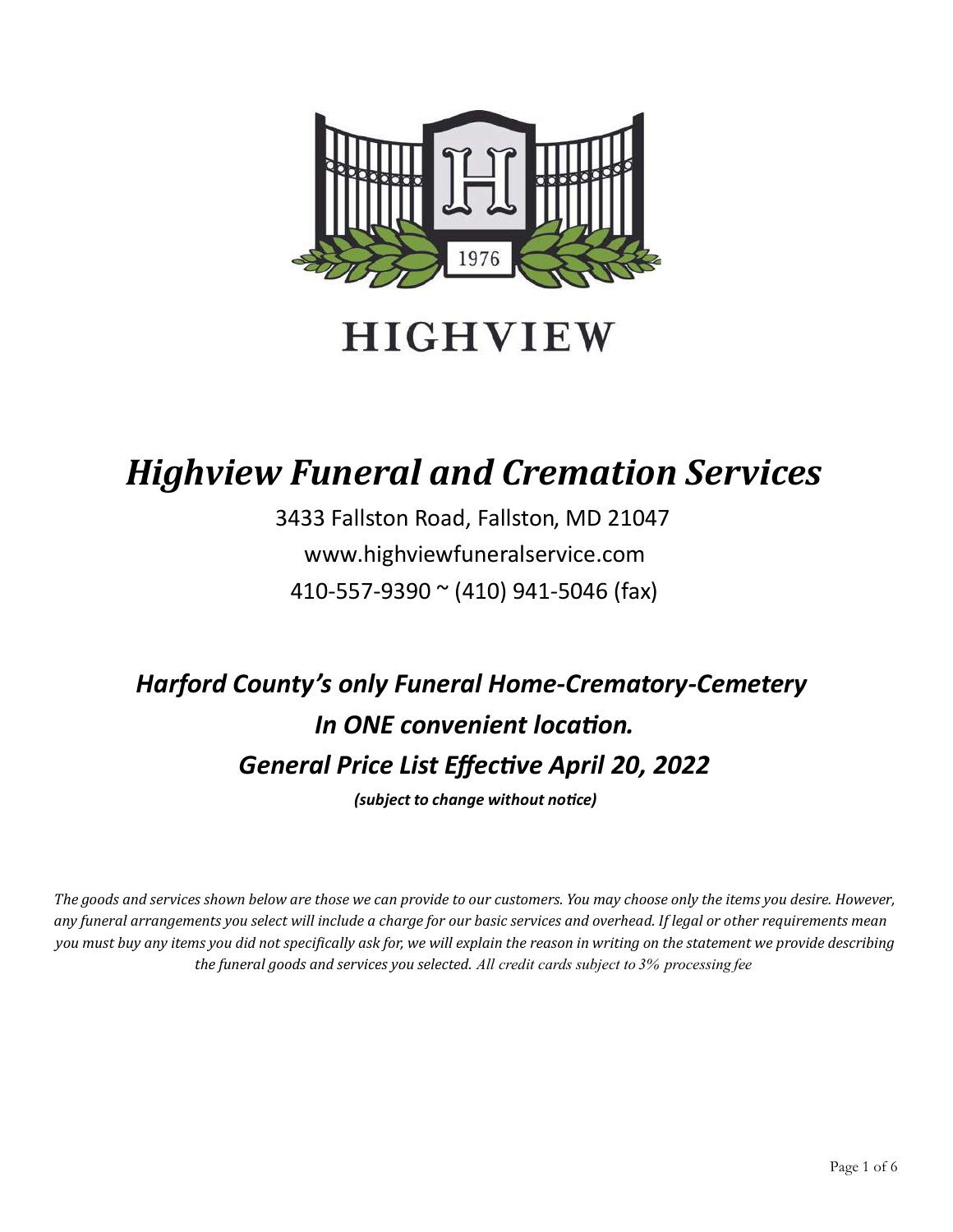### PROFESSIONAL SERVICES OF FUNERAL DIRECTOR AND STAFF \$ 1,995.00

Our services include conducting the arrangements conference; planning the funeral; consulting with family and clergy; shelter of remains; preparing and filing of necessary notices; obtaining necessary authorizations and permits; coordinating with the cemetery, crematory, or other third parties. In addition, this fee includes a proportionate share of our basic overhead costs.

This fee for our basic services and overhead will be added to the total cost of the funeral arrangements you select. (This fee is already included in our charges for direct cremations, immediate burials, and forwarding or receiving remains.)

| <b>EMBALMING</b>                                  | \$995.00 |
|---------------------------------------------------|----------|
| <b>EMBALMING OF AUTOPSY CASE</b> (additional fee) | \$200.00 |
| <b>EMBALMING OF DONOR CASE</b> (additional fee)   | \$200.00 |

Embalming is not required by law. Embalming may be necessary, however, if you select certain funeral arrangements, such as a funeral with viewing. If you do not want embalming, you usually have the right to choose an arrangement that does not require you to pay for it, such as direct cremation or immediate burial.

#### OTHER PREPARATION OF THE BODY:

| Dressing, Cosmetic Application and Casketing                                                       | \$330.00 |
|----------------------------------------------------------------------------------------------------|----------|
| Care of the body when no embalming is necessary                                                    | \$175.00 |
| Hairdressing                                                                                       | \$100.00 |
| Refrigeration of un-embalmed remains after 48 hours as mandated by Maryland Law (per day) \$100.00 |          |

| <b>LOCAL TRANSFER OF REMAINS TO FUNERAL HOME</b>  | \$450.00 |
|---------------------------------------------------|----------|
| Beyond a 30-mile radius we charge \$3.50 per mile |          |
|                                                   |          |
| <b>AUTOMOTIVE EQUIPMENT:</b>                      |          |
| Hearse                                            | \$495.00 |
| Flower Car or Floral Disposition                  | \$95.00  |
| Transportation to and /or from BWI Airport        | \$465.00 |
| Limosuine (3 Hour Limit)                          | \$695.00 |

Except as noted, charges listed above are within a 30-mile radius, beyond a 30-mile radius we charge \$3.50 per mile

#### Page 2 of 6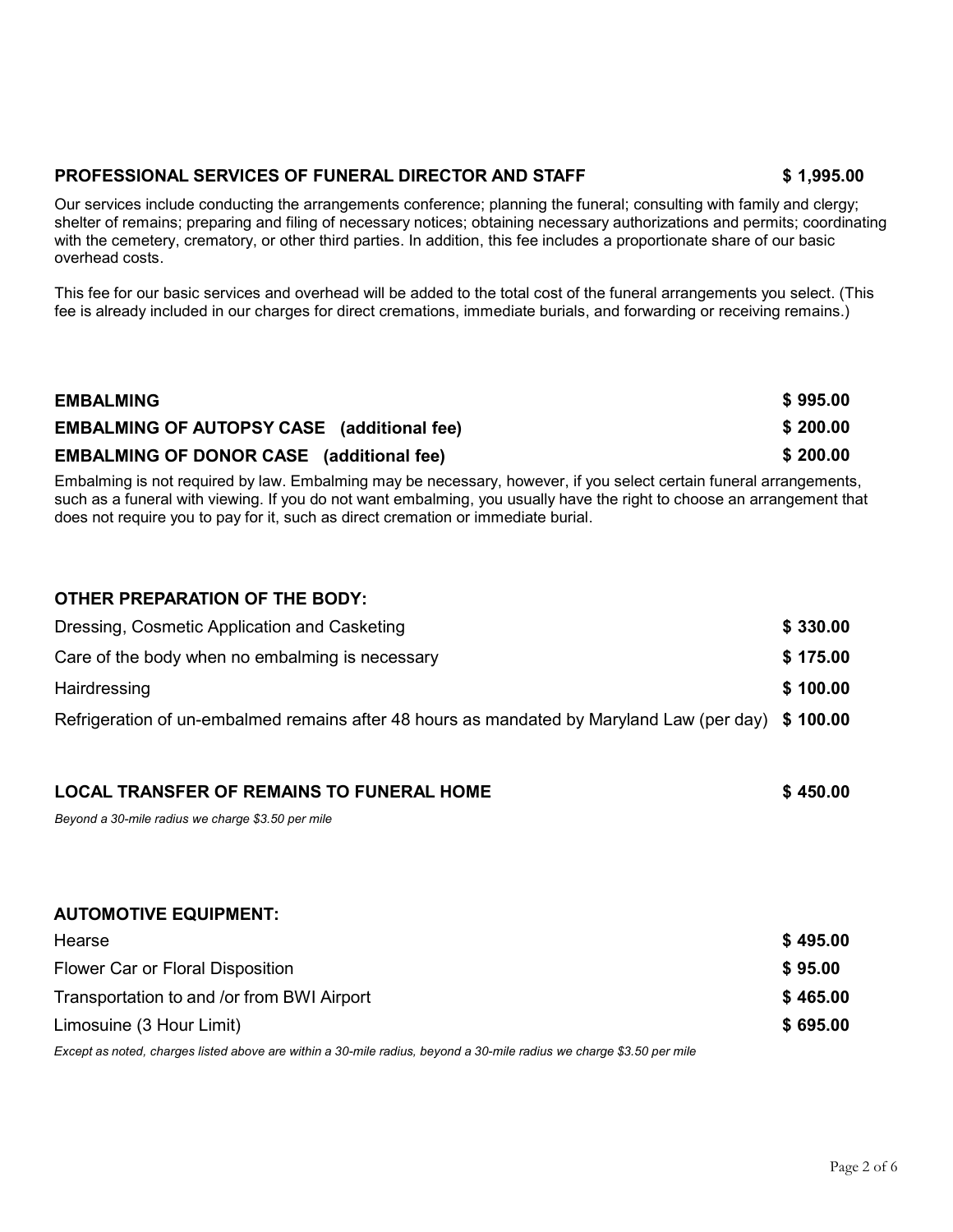### USE OF FACILITIES STAFF AND EQUIPMENT:

| Use of Facilities and Staff for Viewing at the Funeral Home                         | \$350.00                     |
|-------------------------------------------------------------------------------------|------------------------------|
| Use of Facilities and Staff for Funeral Ceremony at the Funeral Home                | \$350.00                     |
| Use of Facilities and Staff for Memorial Service at the Funeral Home                | \$350.00                     |
| Use of Equipment and Staff for Graveside Service                                    | \$350.00                     |
| Off Premise Funeral Director and Staff (Church or location other than funeral home) | \$450.00                     |
| Weekend Service Fee (in addition to funeral services)                               | \$500.00                     |
| Visitation and Service Same Day (3hr)                                               | \$550.00                     |
| <b>MERCHANDISE:</b>                                                                 |                              |
| <b>Caskets</b><br>(A complete price list will be provided at the funeral home)      | \$1,098.00 to<br>\$20,895.00 |
|                                                                                     |                              |
| <b>Cremation Caskets</b>                                                            | \$1,295.00 to<br>\$10,854.00 |
| (A complete price list will be provided at the funeral home)                        |                              |
|                                                                                     |                              |
| <b>OTHER MERCHANDISE AND SERVICES:</b>                                              |                              |
| Thank You Cards 100 Cards                                                           | \$95.00                      |
| <b>Memorial Video</b>                                                               | \$100.00                     |
| <b>Casket Cap Panels</b>                                                            | \$175.00                     |
| Combo Shipping Air Tray (when casket is not used)                                   | \$300.00                     |
| Memory Drive Beautiful Wooden Flash Drive                                           | \$39.00                      |
| Video Book                                                                          | \$159.00                     |
| Soft Cover Photo Book                                                               | \$49.00                      |
| <b>Bookshelf Box</b>                                                                | \$129.00                     |
| <b>Oversize Cremation Container</b>                                                 | \$295.00                     |
| Rush Urn Shipment-Next Day for next day if ordered before 2 pm. M-F only            | \$100.00                     |
| <b>Floral Delivery Fee</b>                                                          | \$20.00                      |
| Funeral Home Gifts Portrait 12X15 12x15 with Standard Delivery Included             | \$175.00                     |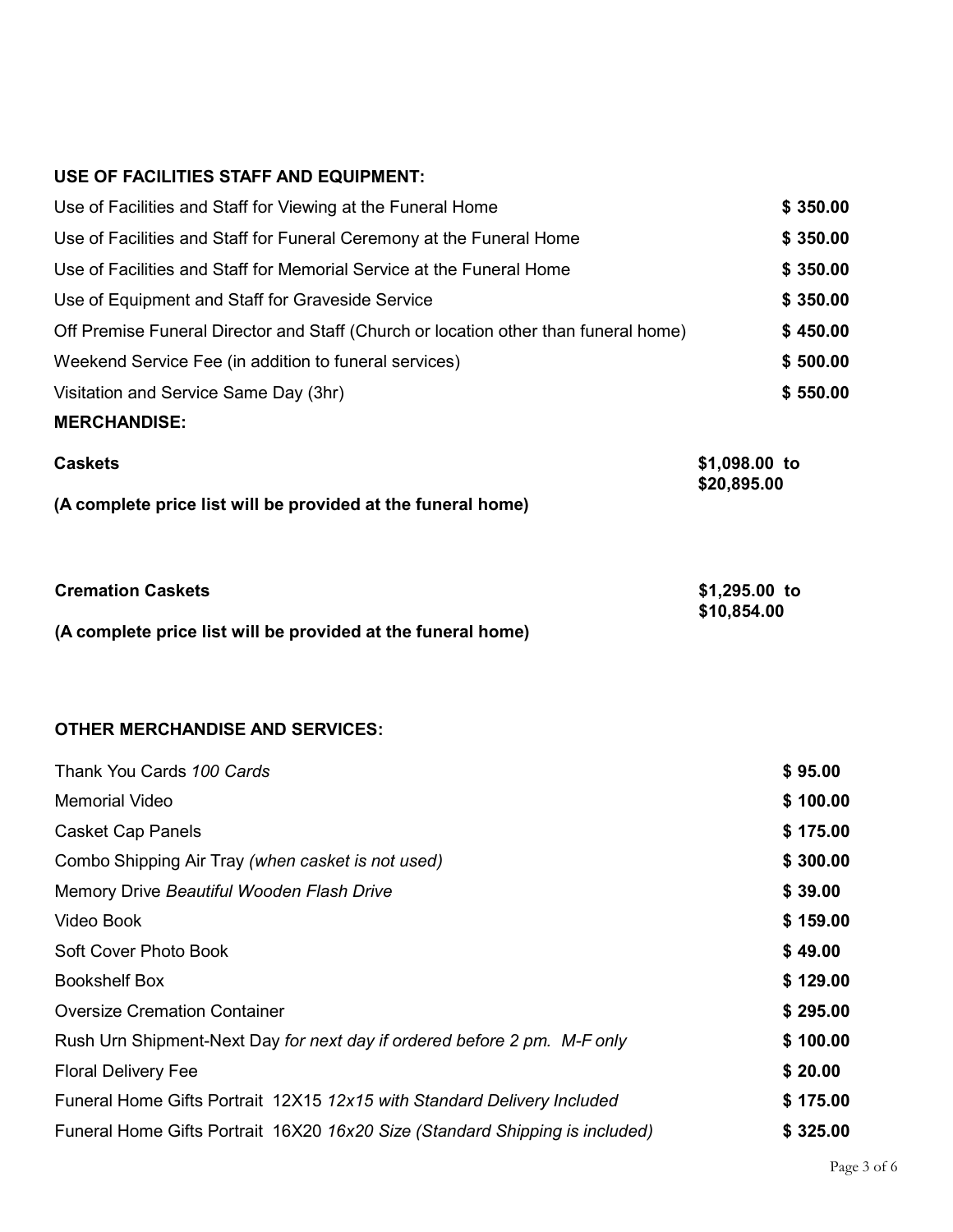| <b>Container Air Tray Combo</b>                                                                       | \$300.00 |  |
|-------------------------------------------------------------------------------------------------------|----------|--|
| <b>Container Air Tray Regular</b>                                                                     | \$200.00 |  |
| Small Memory Glass Orb Colors, wraps and designs included in price 2-3" tall                          | \$320.00 |  |
| Together Forever Enhancement (multiple decedants) Select 1 unique color PER set of ashes for \$100.00 |          |  |
| Small Mahogany Lighted Stand(led) Light stand w/engraved plate                                        | \$80.00  |  |
| <b>LED Round Stand No Engravings</b>                                                                  | \$20.00  |  |
| Memory Glass Pendants 15 colors                                                                       | \$180.00 |  |
| Memory Glass Touchdowns 15 colors                                                                     | \$100.00 |  |
| Laser Engraved Thumprint on any piece                                                                 | \$50.00  |  |
| Sterling Silver Chain fror Memory Glass Pendants For Memory Glass Items ONLY                          | \$30.00  |  |
| Large Memory Glass Orb Colors, wraps and designs included in price 4-5" tall                          | \$500.00 |  |
| Photo Prayer Cards (100) Laminated Rouded Corner Prayer Cards (price per 100)                         | \$155.00 |  |
| Photo Trifold (per 100) Trifold with 9 photos                                                         | \$195.00 |  |
| Stationery Package 100 Photo Prayer Cards - Register Book - Thank You                                 | \$395.00 |  |
| 18x24 Foam Picture Board Color                                                                        | \$95.00  |  |
| Basic Cremation Container Cardboard Cremation Container                                               | \$195.00 |  |
| <b>Register Book</b>                                                                                  | \$95.00  |  |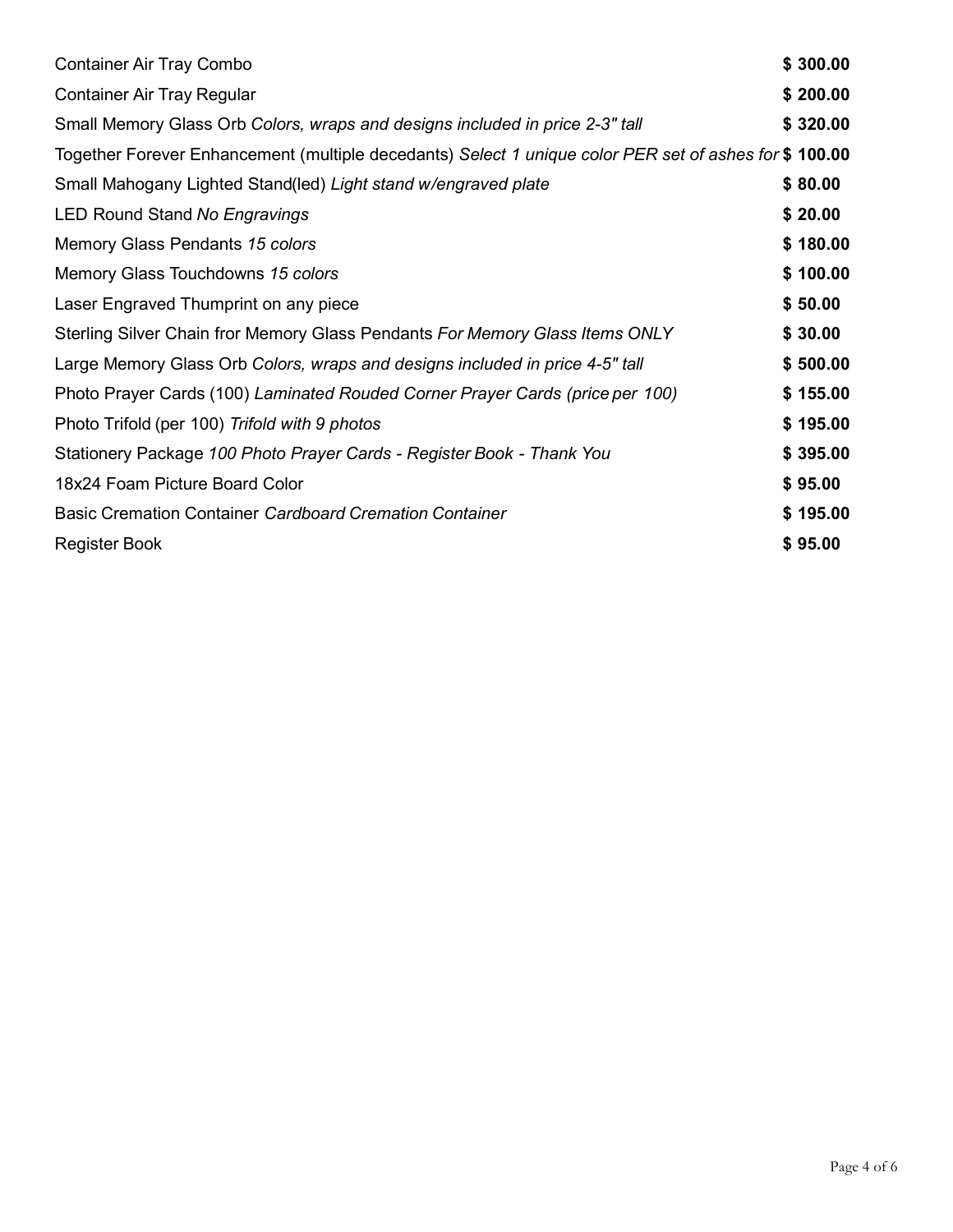### LIMITED SERVICES

### Forwarding of Remains to Another Funeral Home **\$ 2,395.00** \$ 2,395.00

Our charge includes basic services of funeral director and staff; a proportionate share of overhead costs; removal of remains; preparation of remains, including embalming, and local transportation. (this fee does not include merchandise)

### Receiving of Remains from Another Funeral Home **\$ 2,695.00** \$ 2,695.00

Our charge includes basic services of funeral director and staff; a proportionate share of overhead costs; care of remains; transportation of remains to funeral home and to cemetery or crematory. (This does NOT include addtional services such as visitation or printed materials or anciallry items)

#### Immediate Burial  $$1,850.00$  to  $$2,795.00$

Our charge for an immediate burial (without ceremony) includes basic services of funeral director and staff; a proportionate share of overhead costs; removal of remains; and local transportation to cemetery.

Recieving of Remains with Immediate Burial **\$ 1,850.00 \$ 1,850.00** 

Our charge includes our professional services of funeral directors and staff, transfer of remains from BWI airport to funeral home, hearse to local cemetery and staff present for committal service. This fee does not include any visitation or ceremonies prior to the transfer of remains to a local cemetery, merchandise, cash advances, dressing/cosmetology, and/or other preparation. Note: Any additional services requested will require full itemization.

Our charge for a direct cremation (without ceremony) includes: basic services of funeral director and staff; a proportionate share of overhead costs; removal of remains; transportation to crematory; necessary authorizations; identification process and cremation. Crematory fee is included.

If you want to arrange a direct cremation, you can use an alternative container. Alternative containers encase the body and can be made of materials like fiberboard or composition materials (with or without an outside covering). The containers we provide are a fiberboard container.

| Direct Cremation w/Cardboard Cremation Container          | \$1,190.00 |
|-----------------------------------------------------------|------------|
| Direct Cremation with container provided by the purchaser | \$995.00   |

#### Direct Cremation  $$995.00$  to \$1,190.00